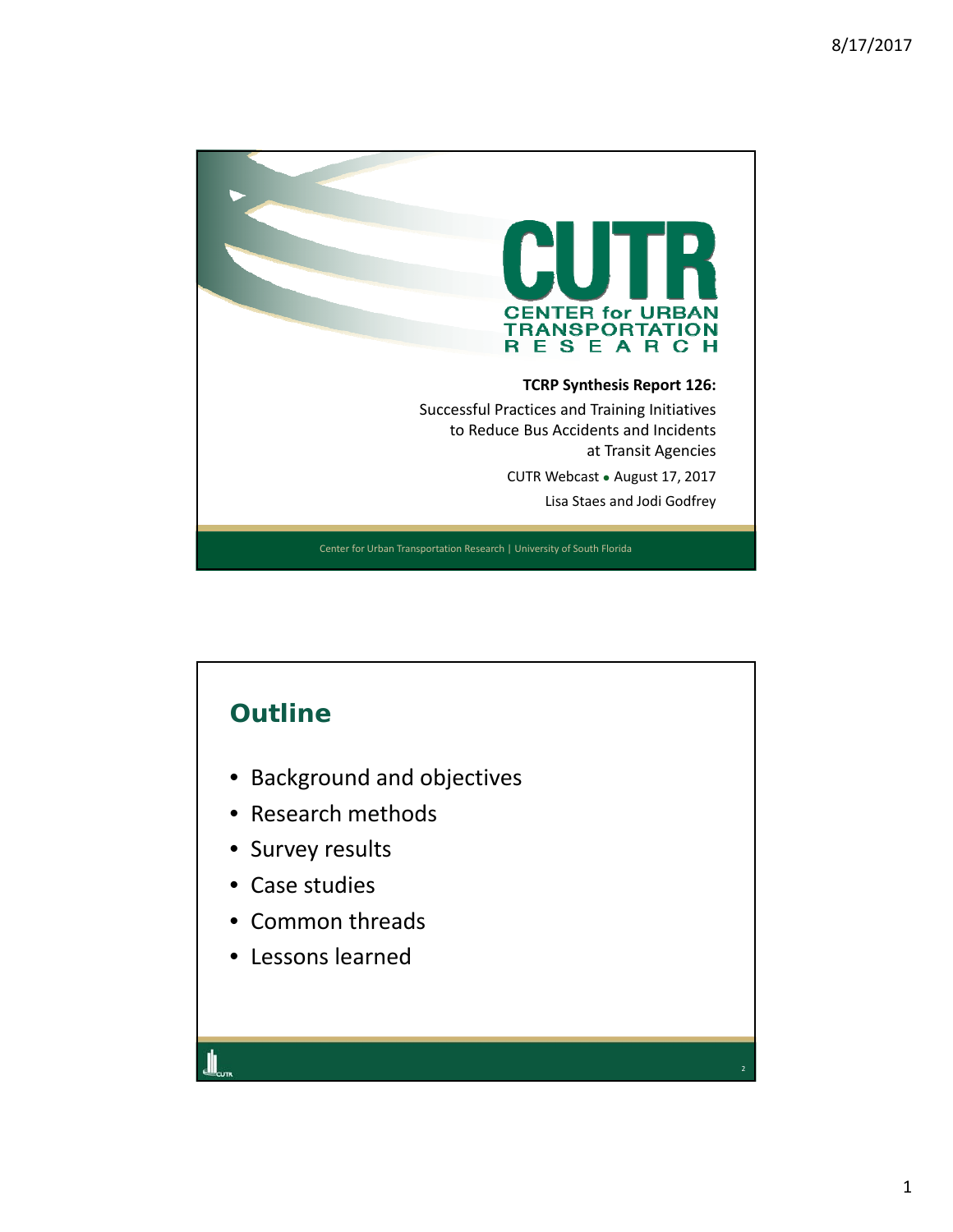

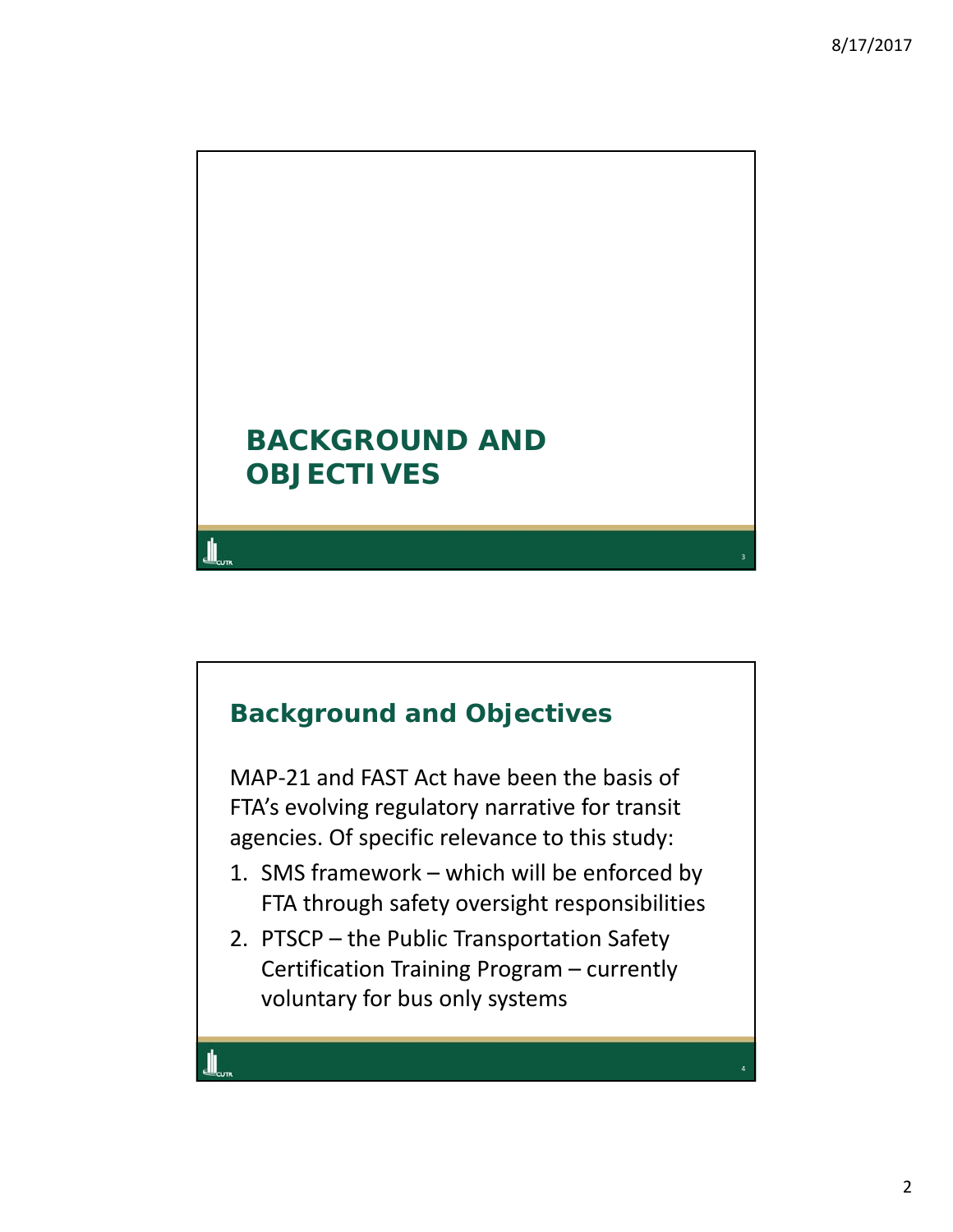## **Background and Objectives**

The primary objective of this synthesis is to **document** public transit agency bus operator **training** programs and other **strategies** that have been successful in reducing accidents and incidents, **resulting in safer transit systems** for the communities they serve.

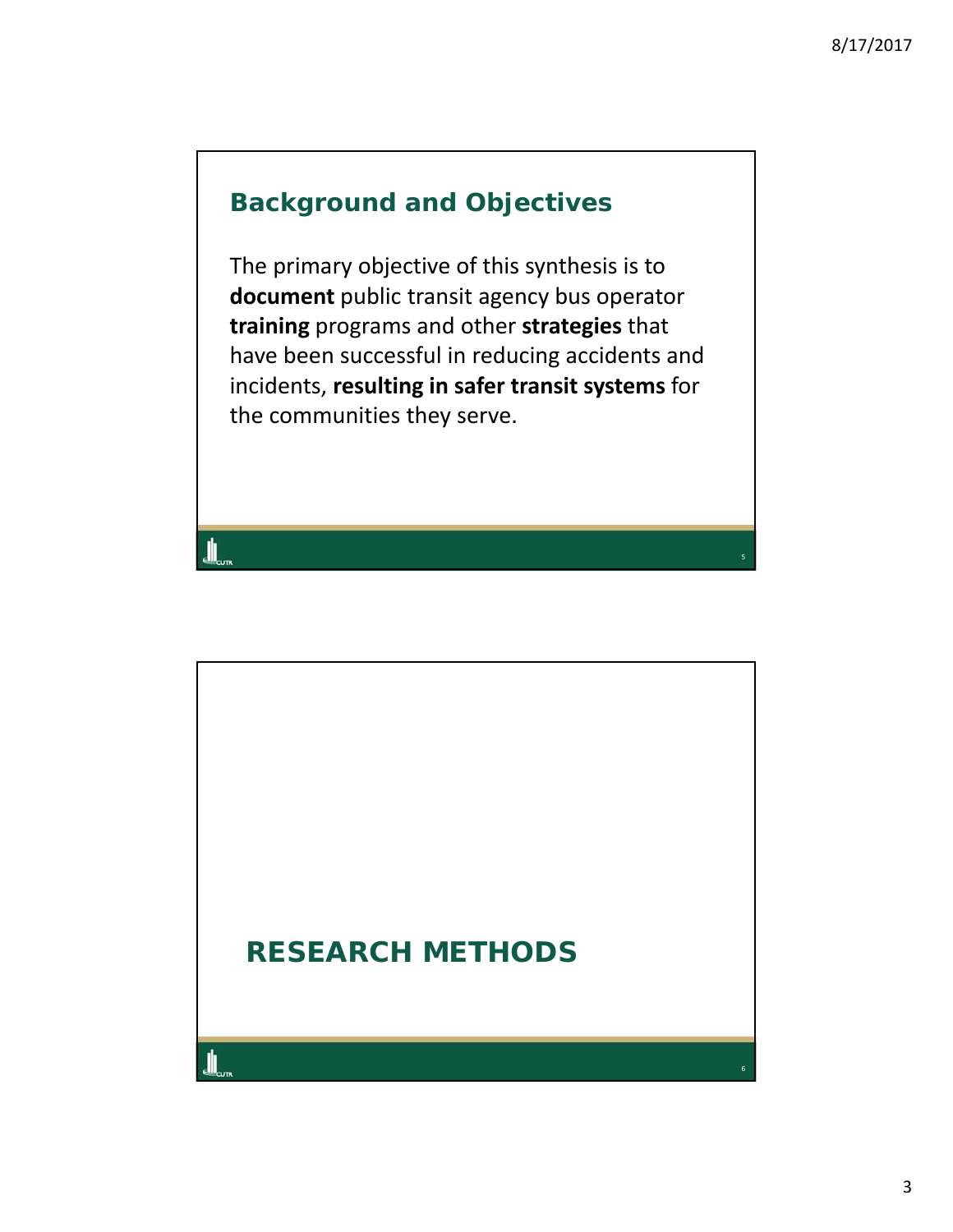## **Research Methods**

- Literature review
- Survey disseminated to 42 transit agencies – 88% response rate (37 responses) achieved
- Interviews with 11 case study sites began on March 17, 2016 and concluded on May 2, 2016
- Final report issued by TRB February 2017

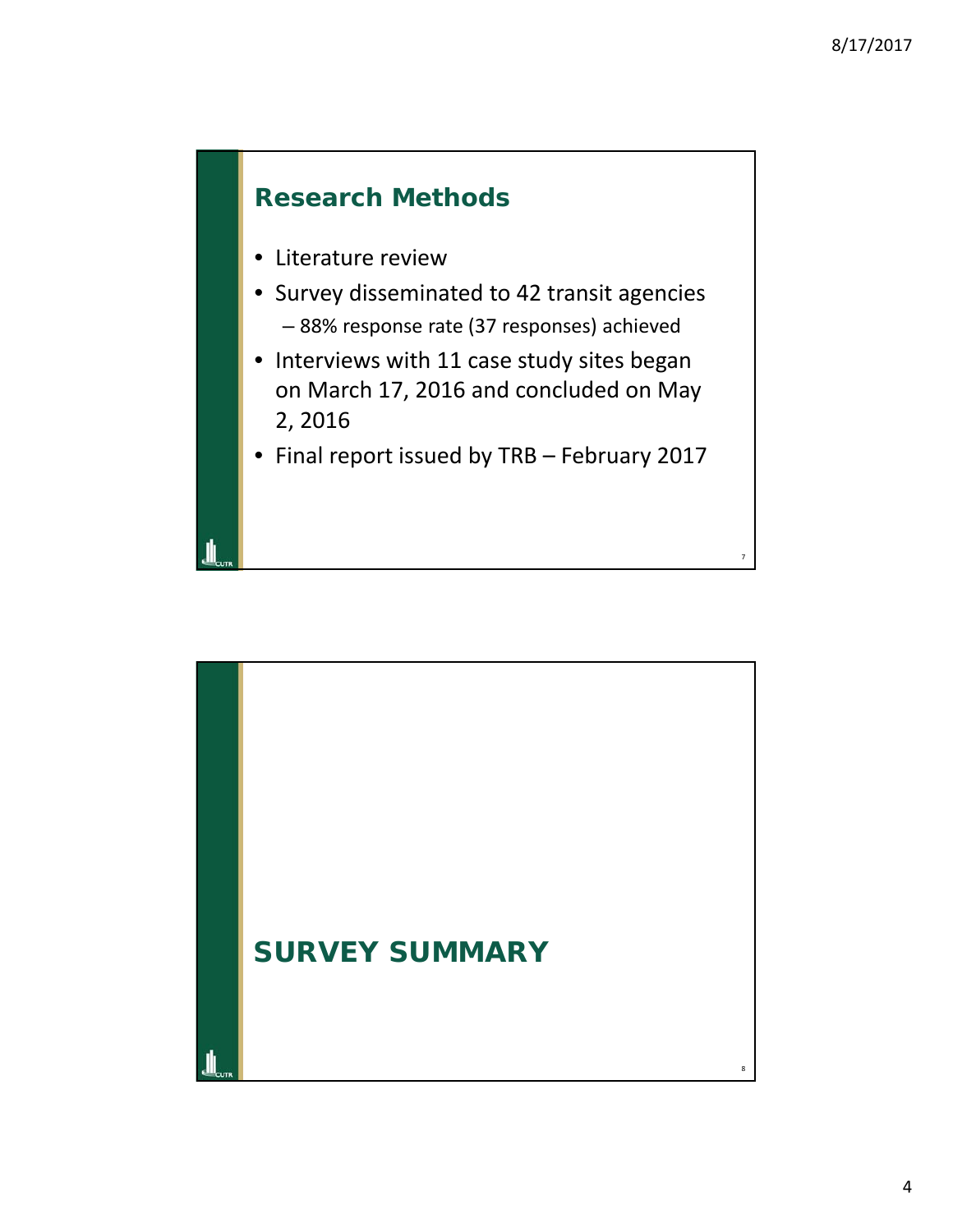#### **Survey Summary**

- The 28‐question survey was divided into the following sections:
	- System characteristics
	- Accident review and risk assessment
	- Bus operator training
	- Use of technologies
	- Other agency policies
	- Model practices

# 10 **Survey Summary – System characteristics** • How many operators does your agency employ? – Responses ranged from **3 full‐time** bus operators in Montana to **11,500 full‐time** bus operators in New York City • What is your Bus and Van fleet size? – Responses ranged from **less than 20** buses to **more than 5,700**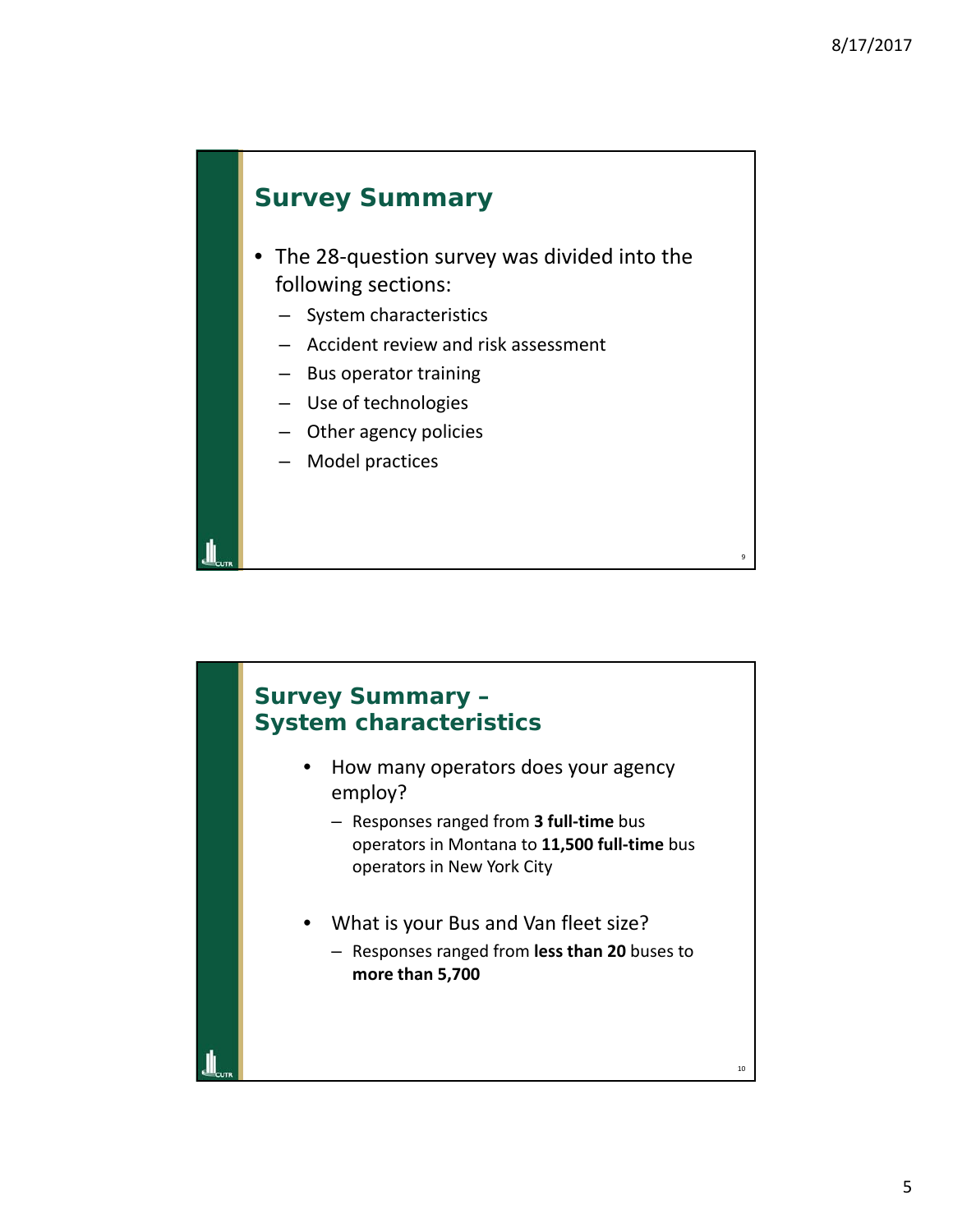#### **Survey Summary – Accident Review and Risk Assessment**

- Do you have an accident review board?
	- 87% of responding agencies have an accident review board or a similar process
- What are the roles of the review board?
	- 94% are tasked with determining preventability
	- 52% identify areas of risk
- Does your agency track causal factors?
	- 92% track contributing factors of safety related events
- Does your agency utilize a database or electronic reporting system to track safety incidents?
	- 83% use a database or electronic reporting

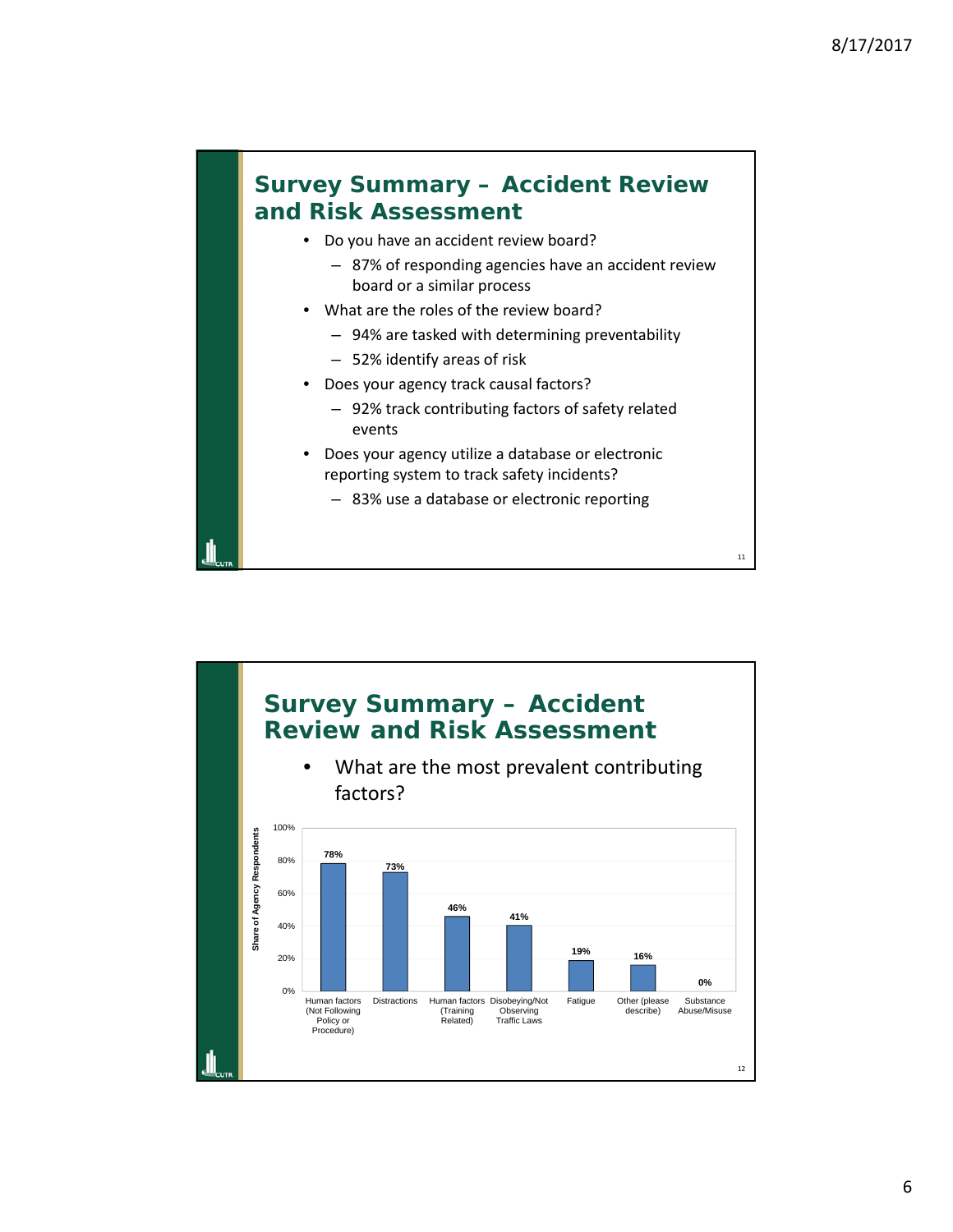

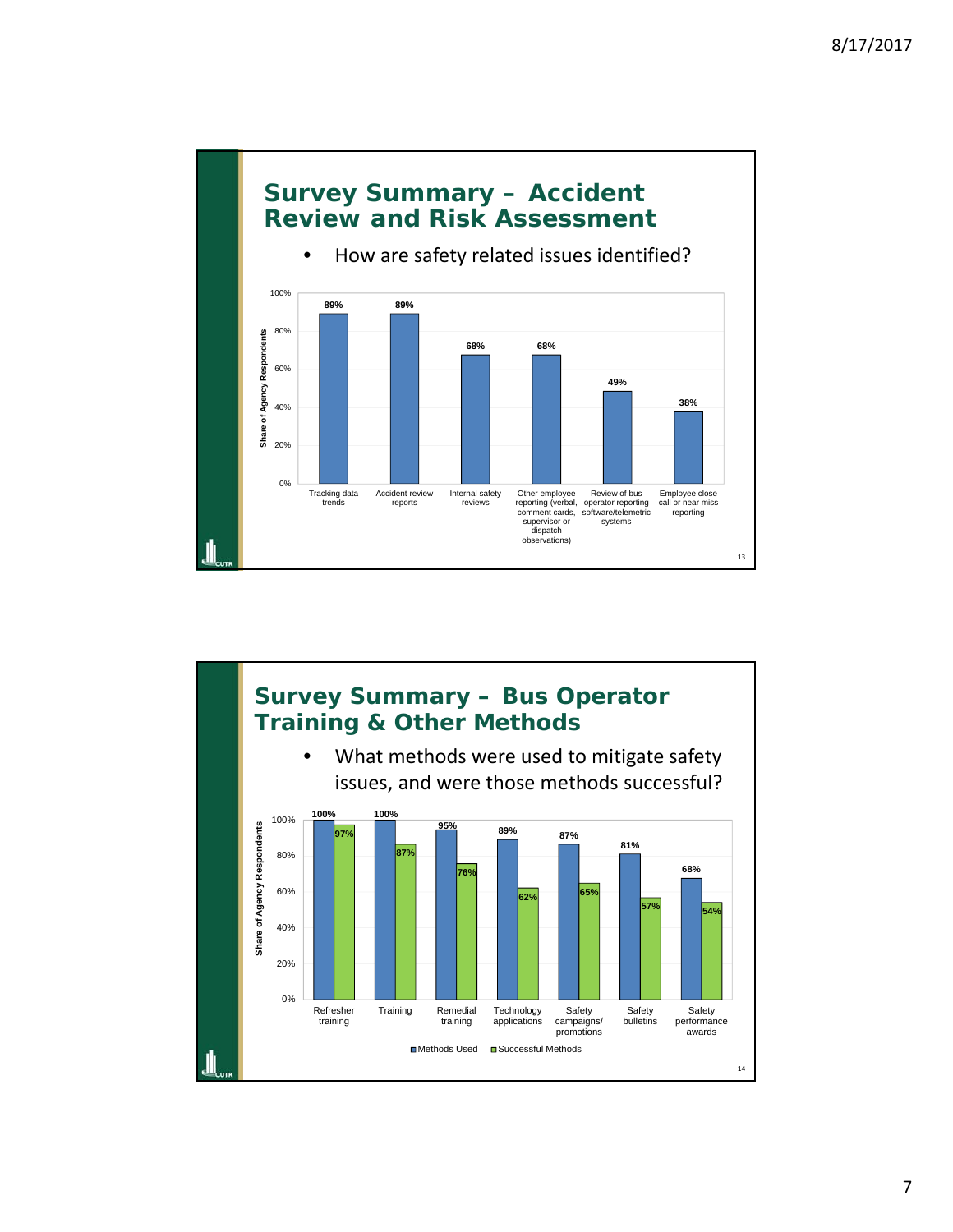

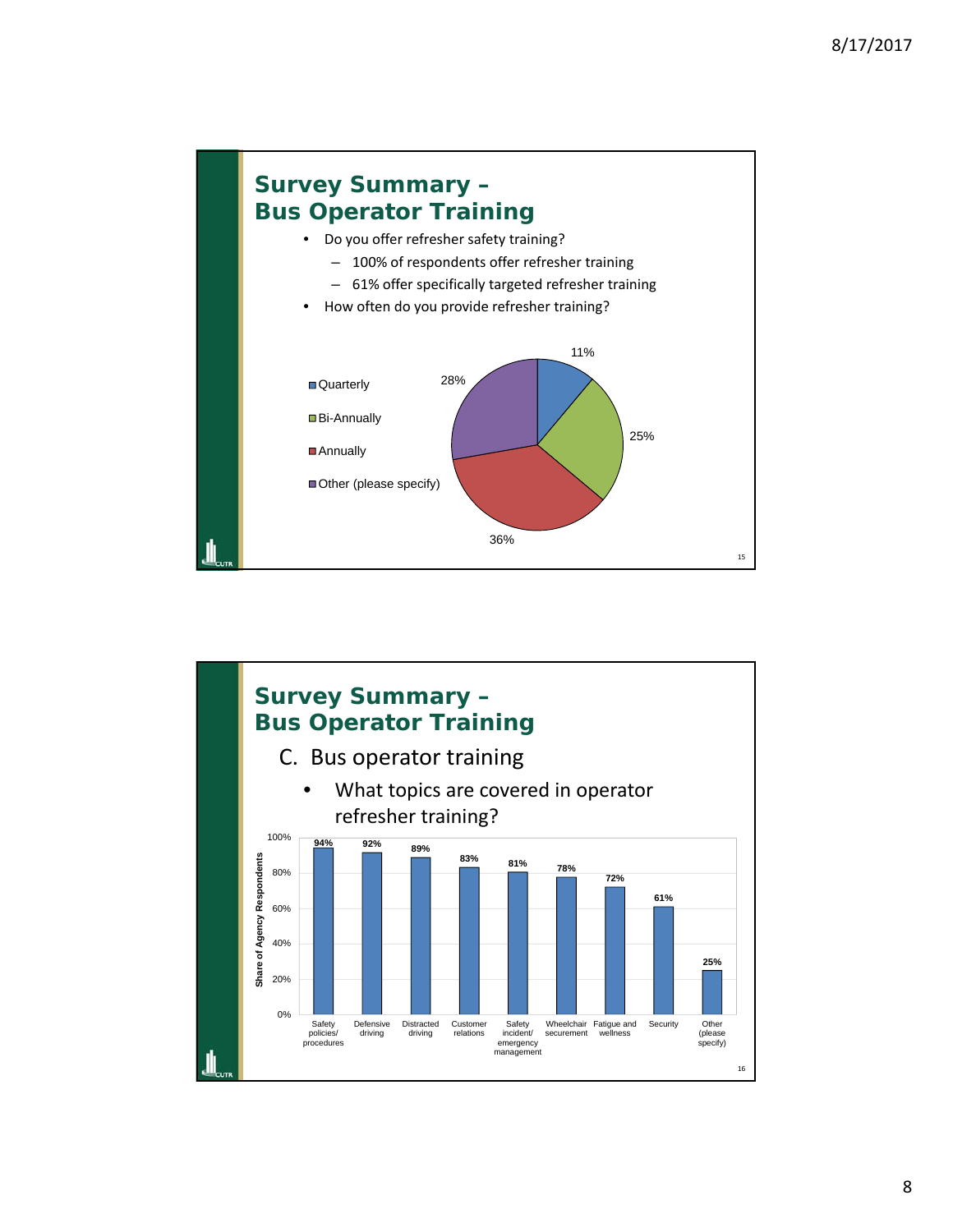

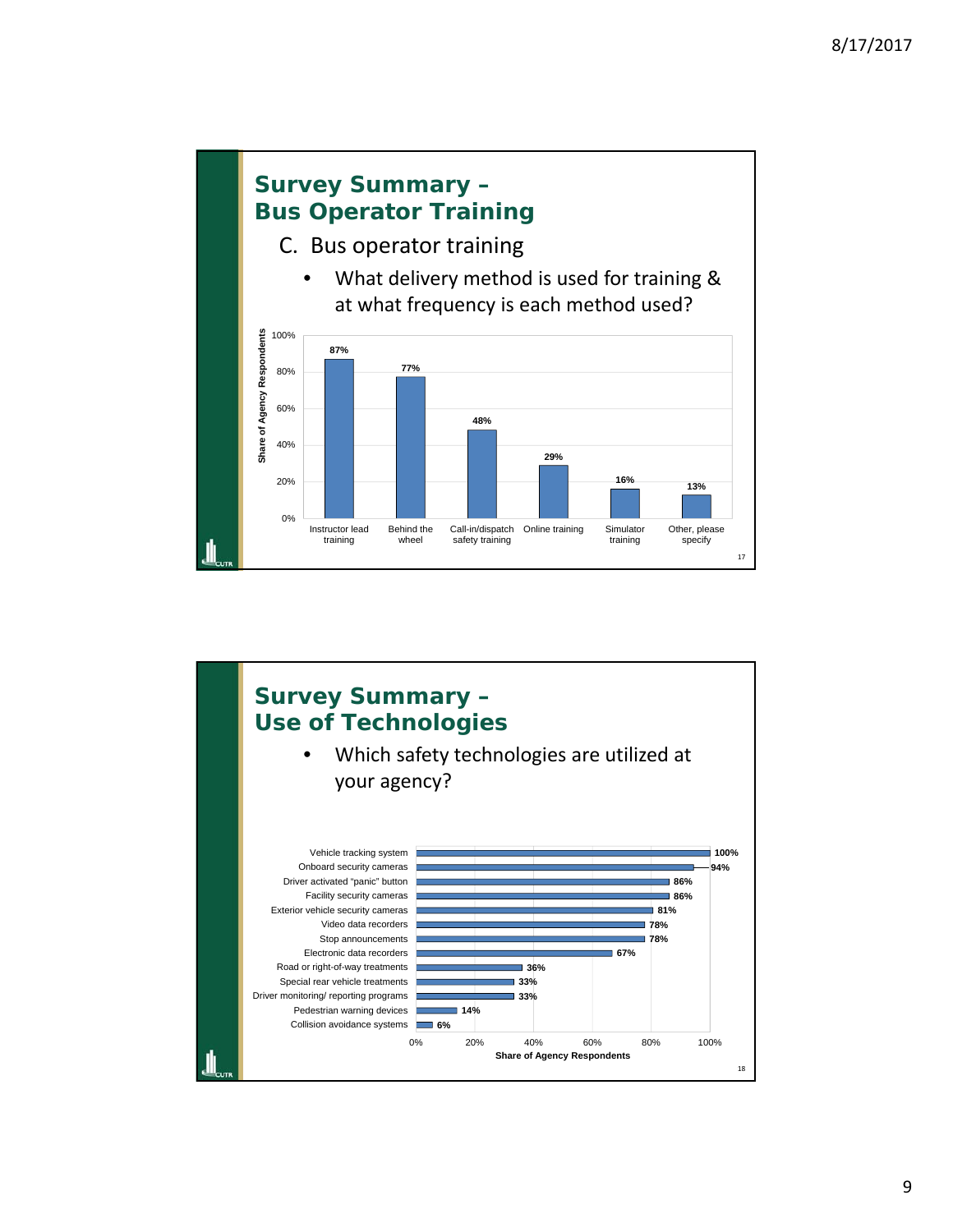

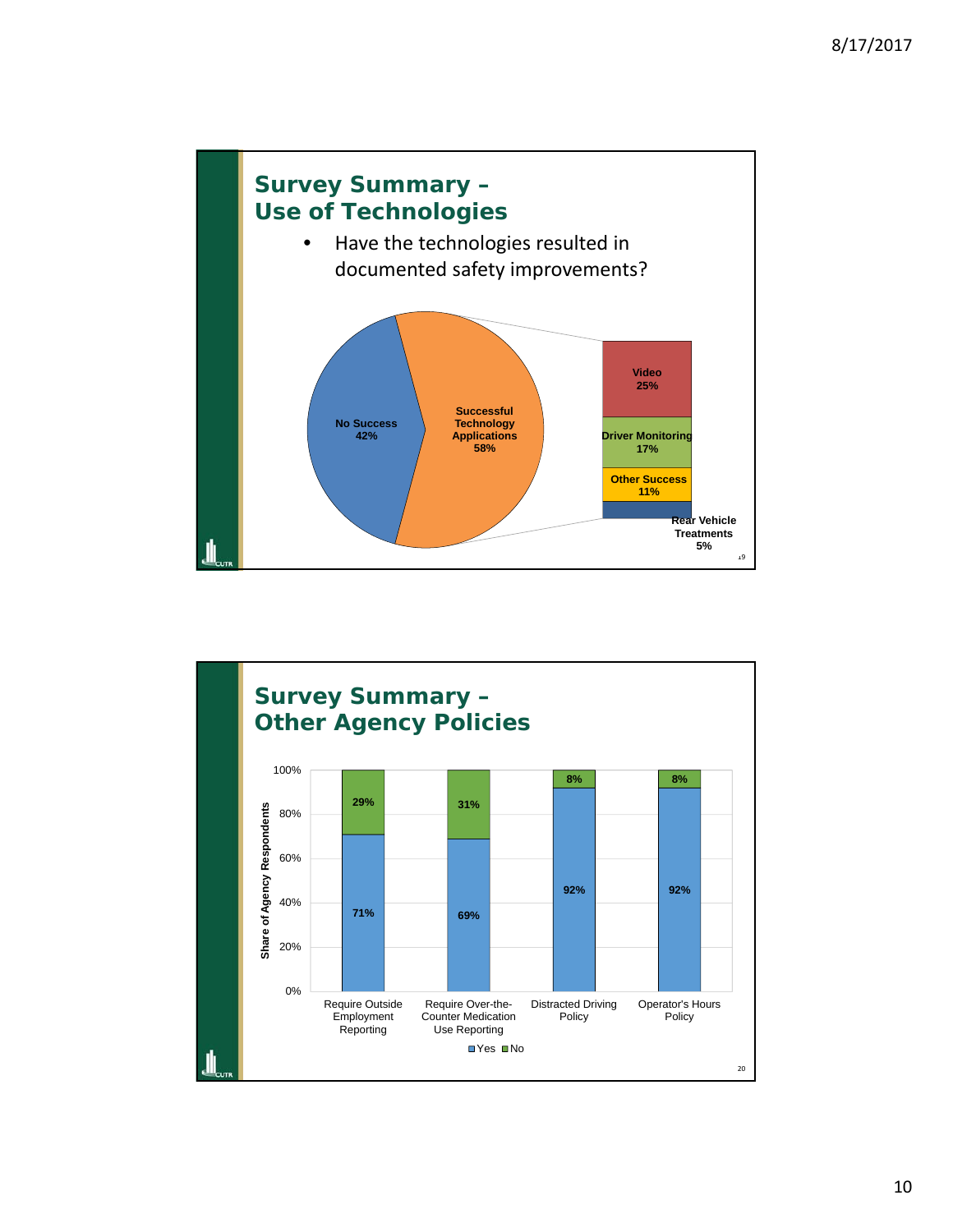#### **Survey Summary - Model practices**

- Model practices responses included:
	- Comprehensive training program new hires, refresher, and remedial
	- Review and update training materials
	- Organization wide accountability
	- Collaboration between operations and safety
	- Include labor union from the beginning
	- Proactive risk assessment
	- Holistic approach to incident reviews

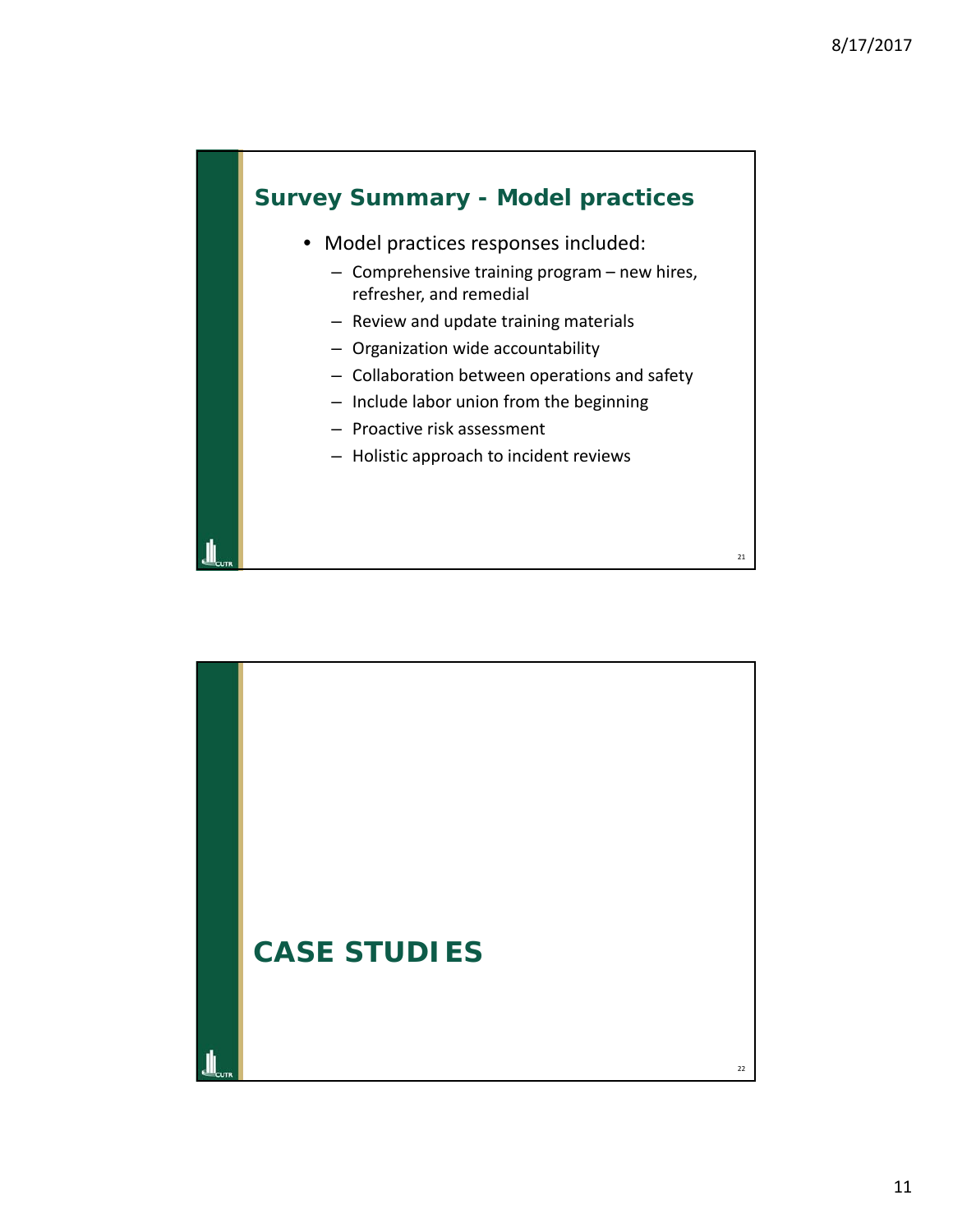

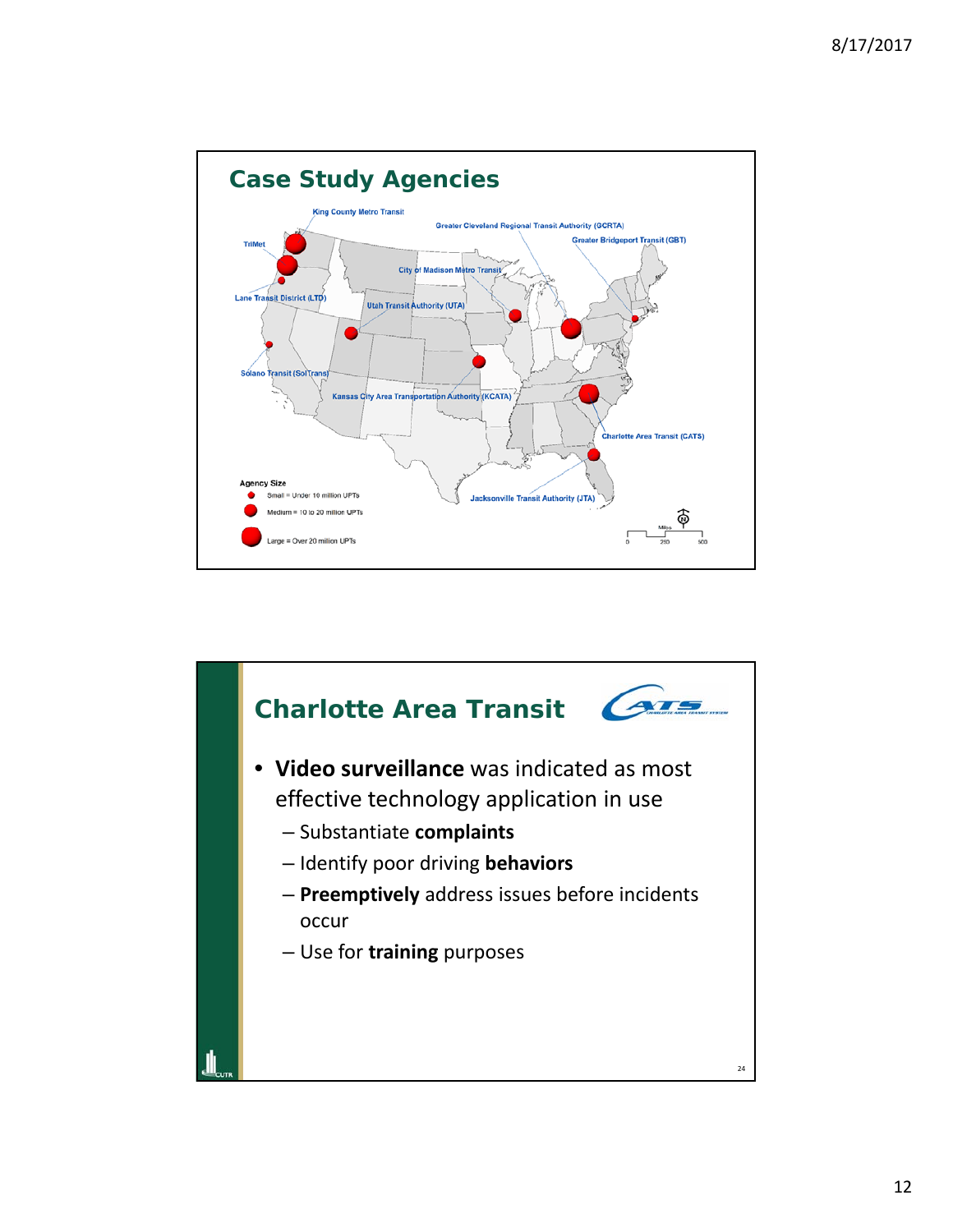

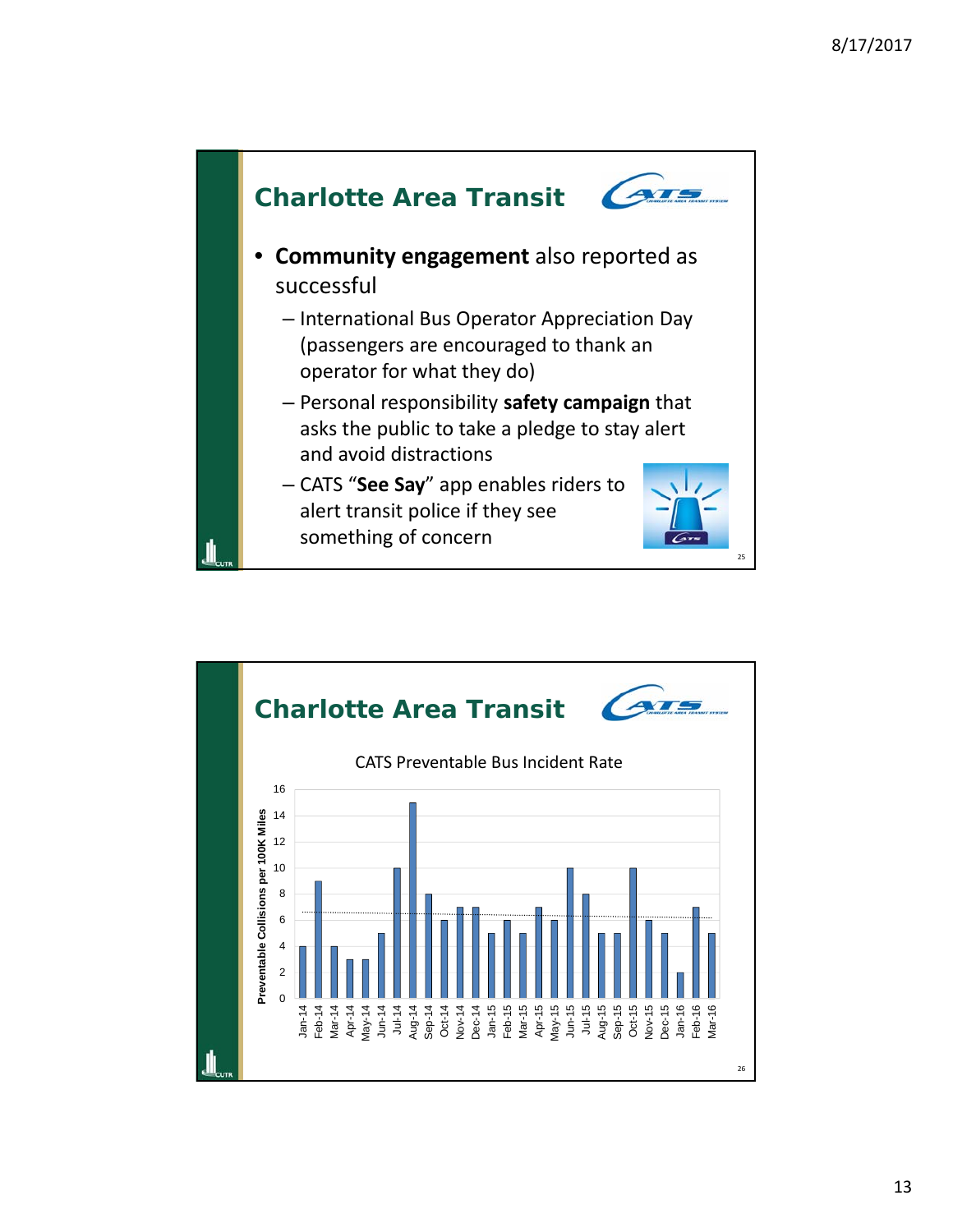

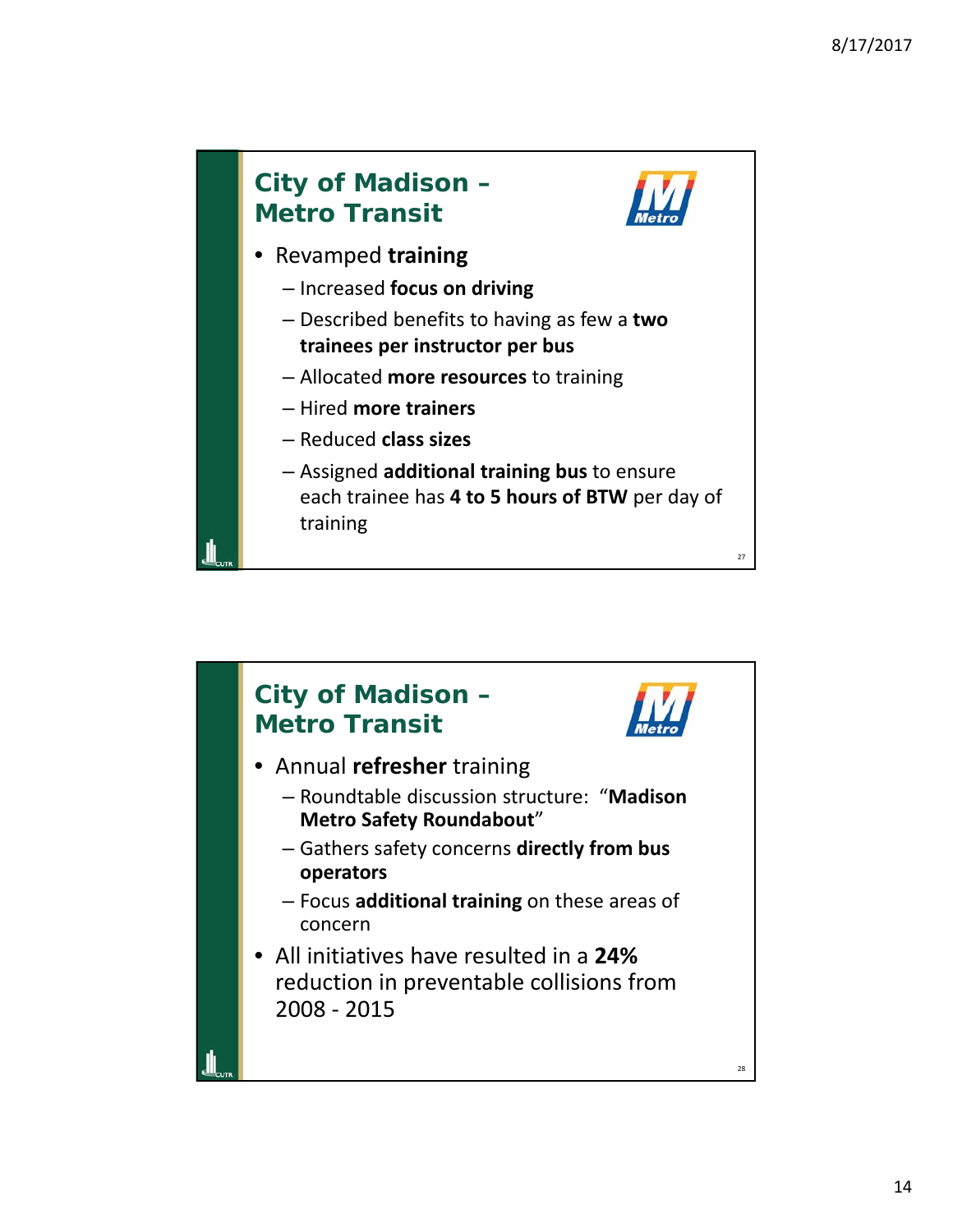

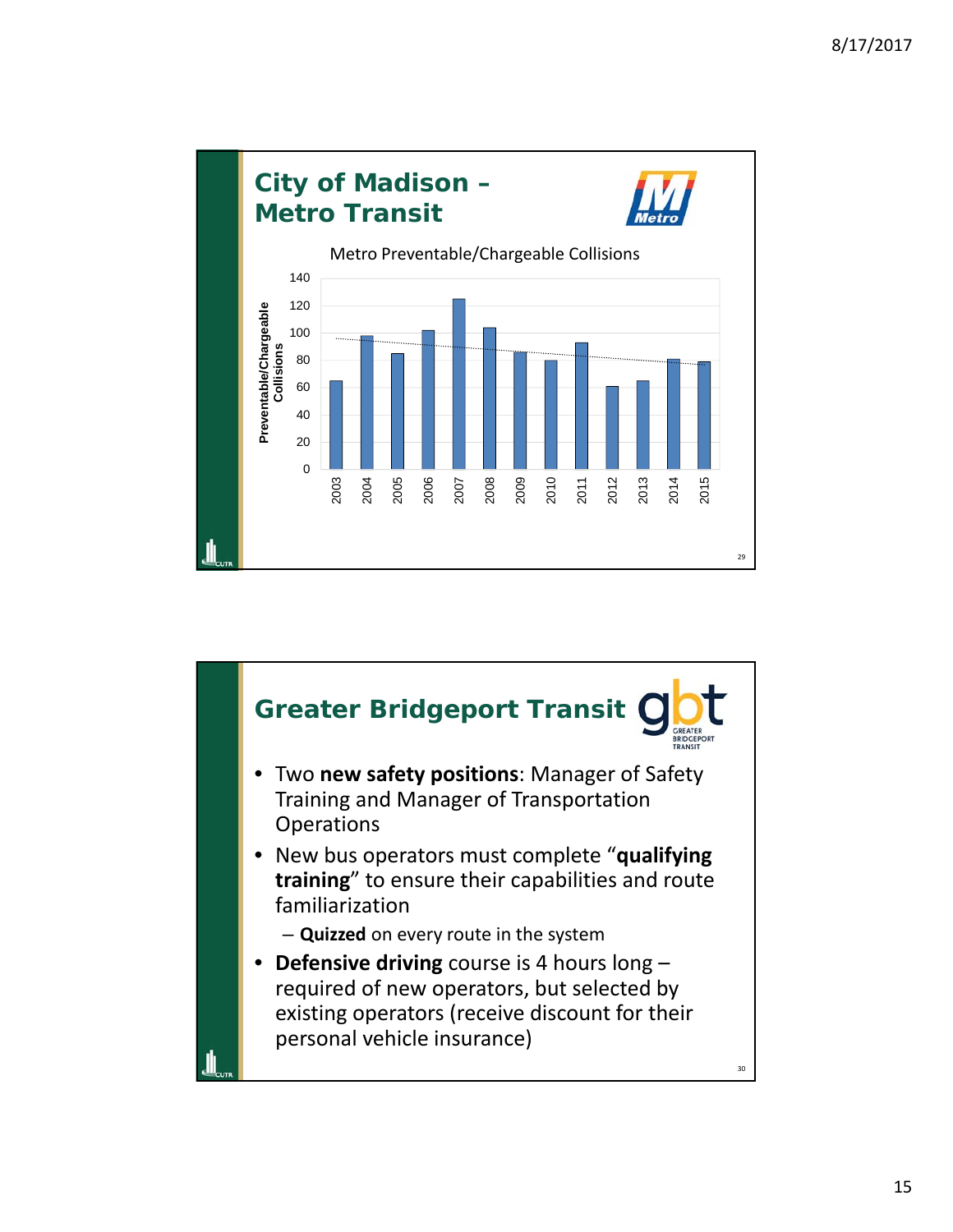

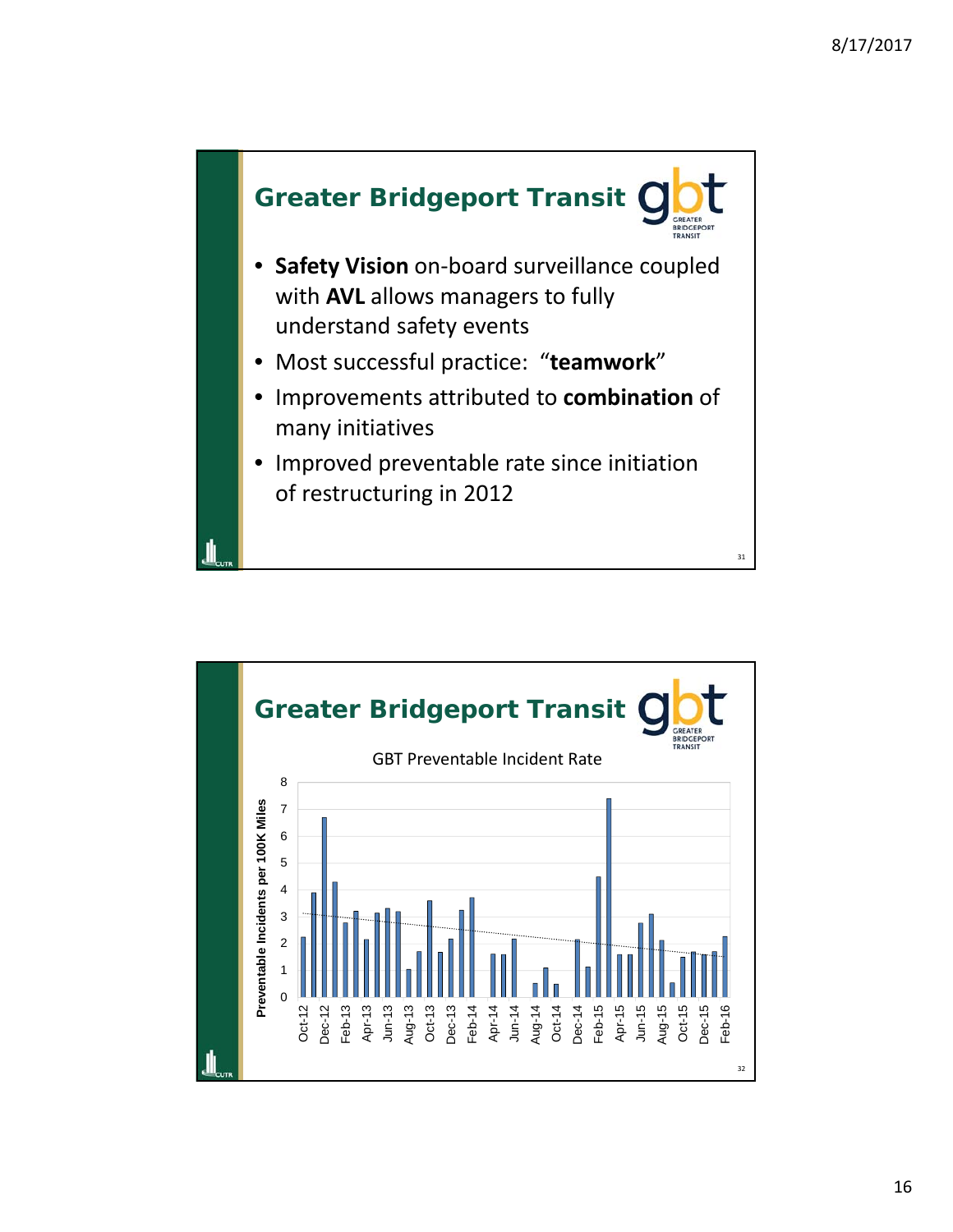

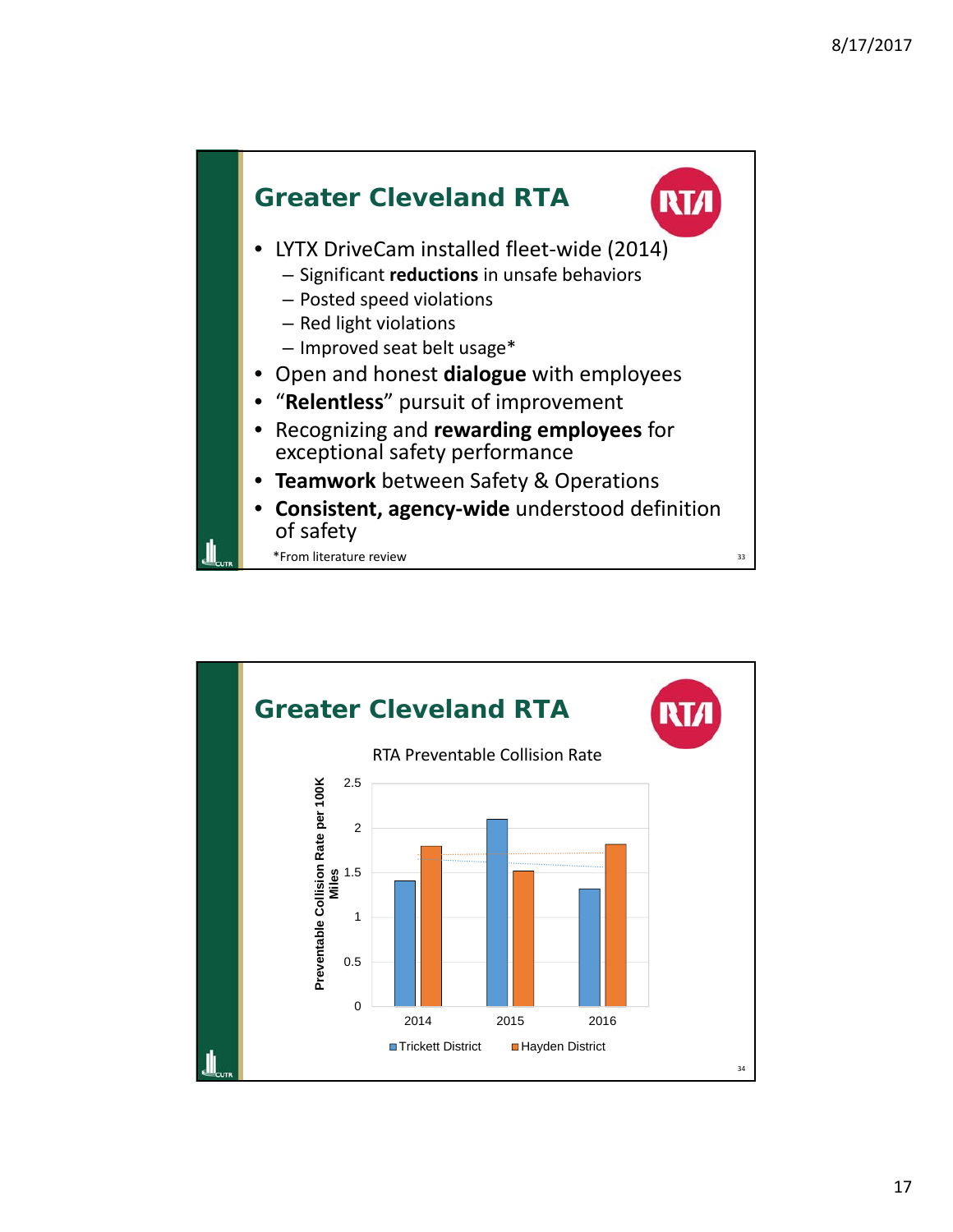

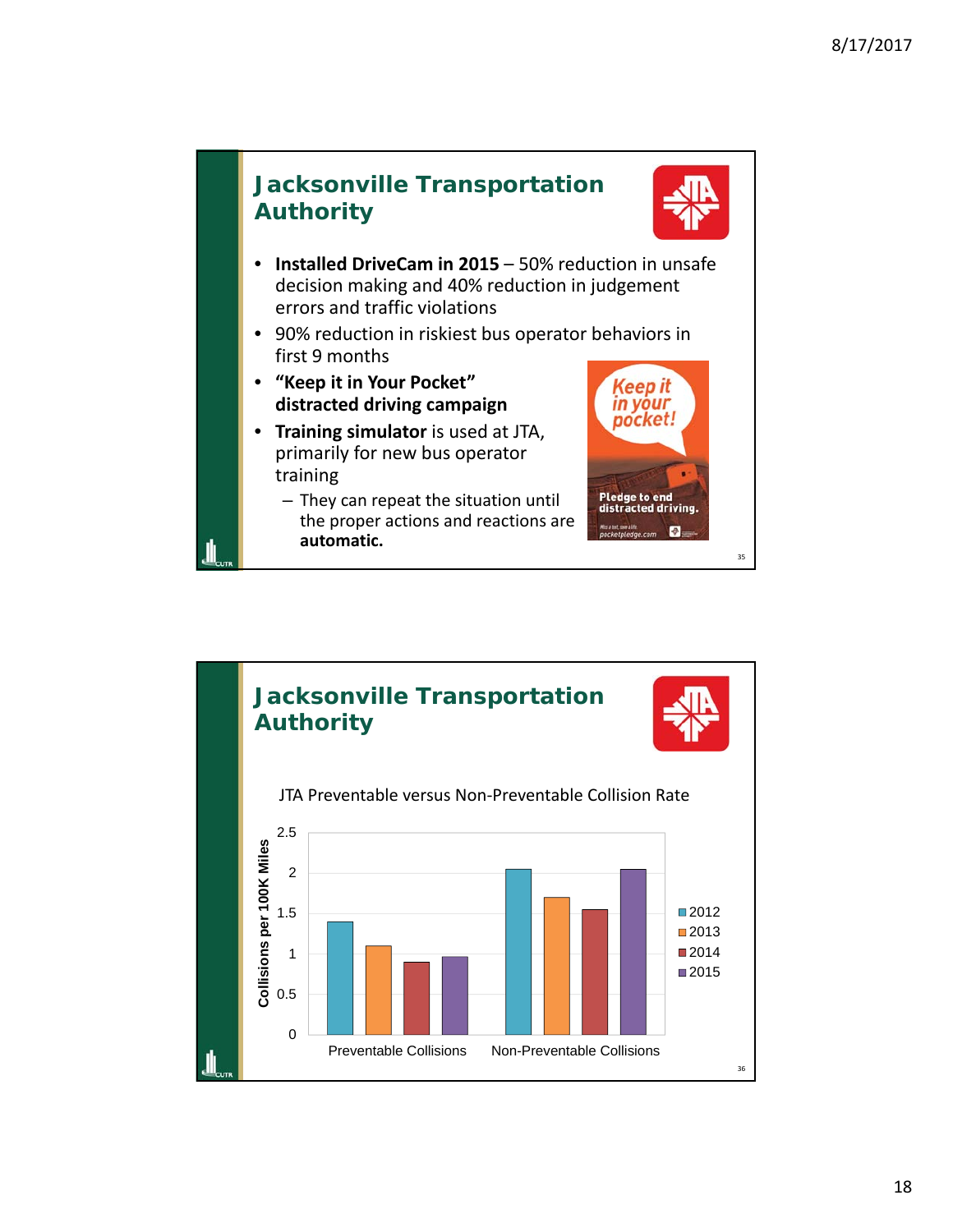

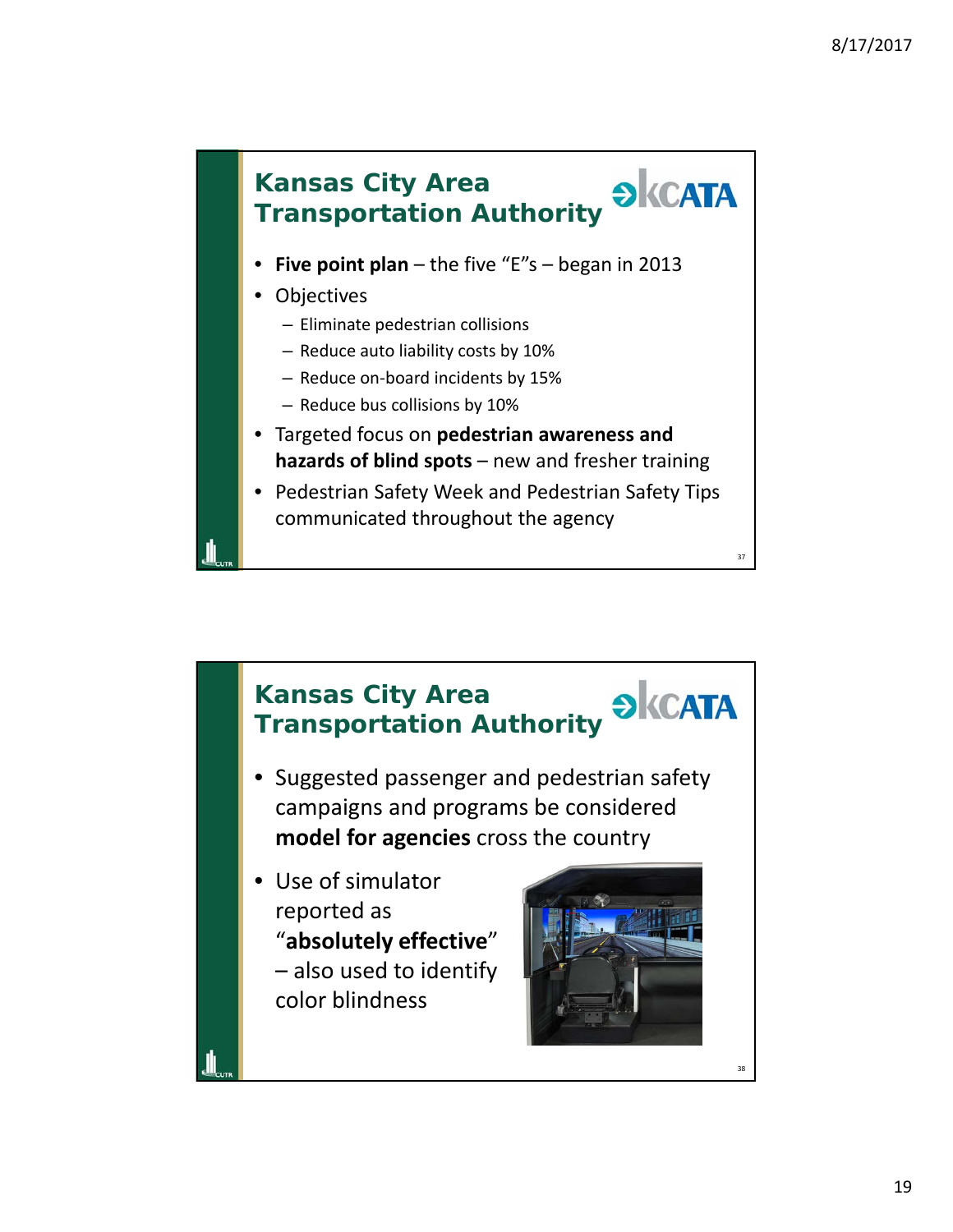

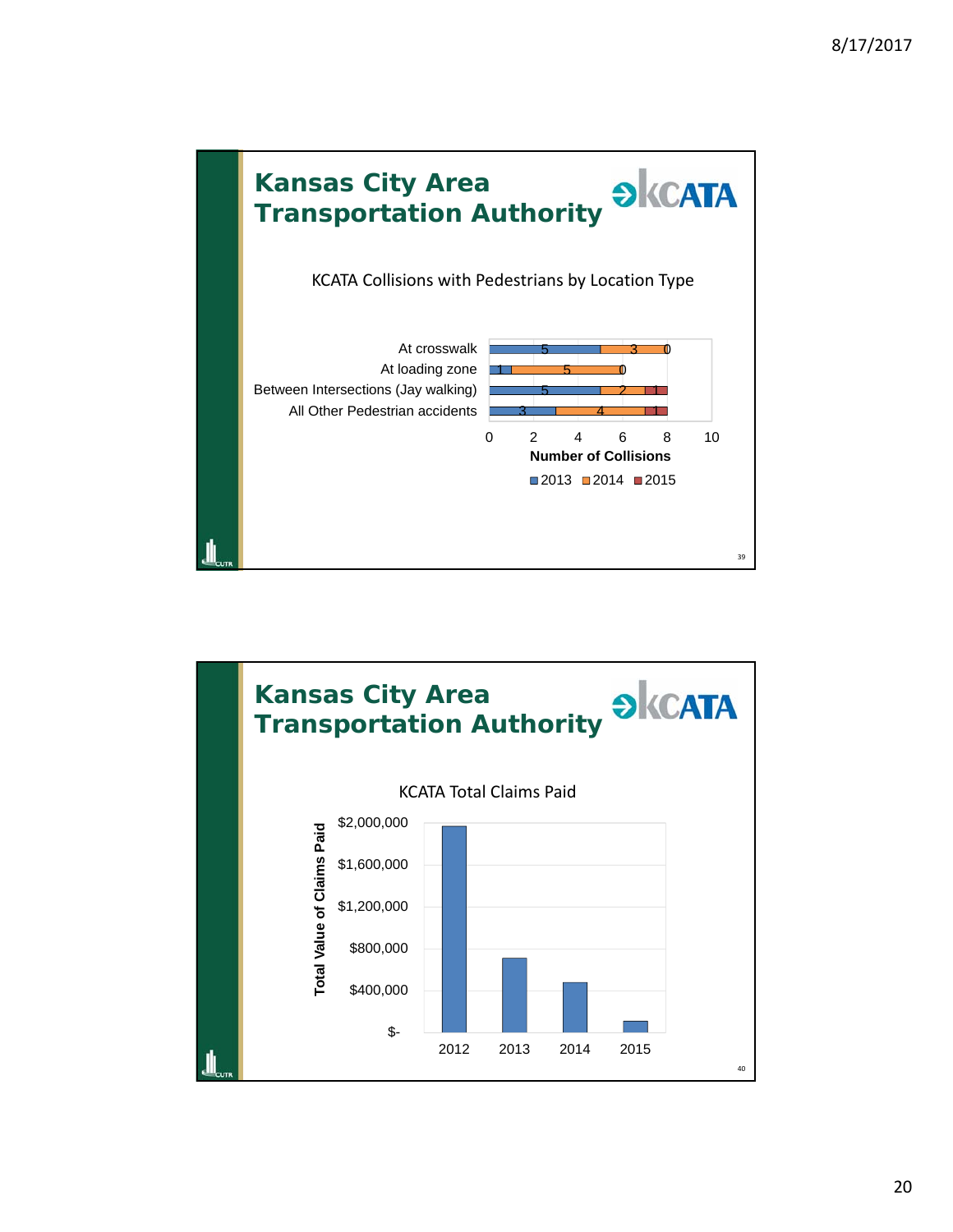

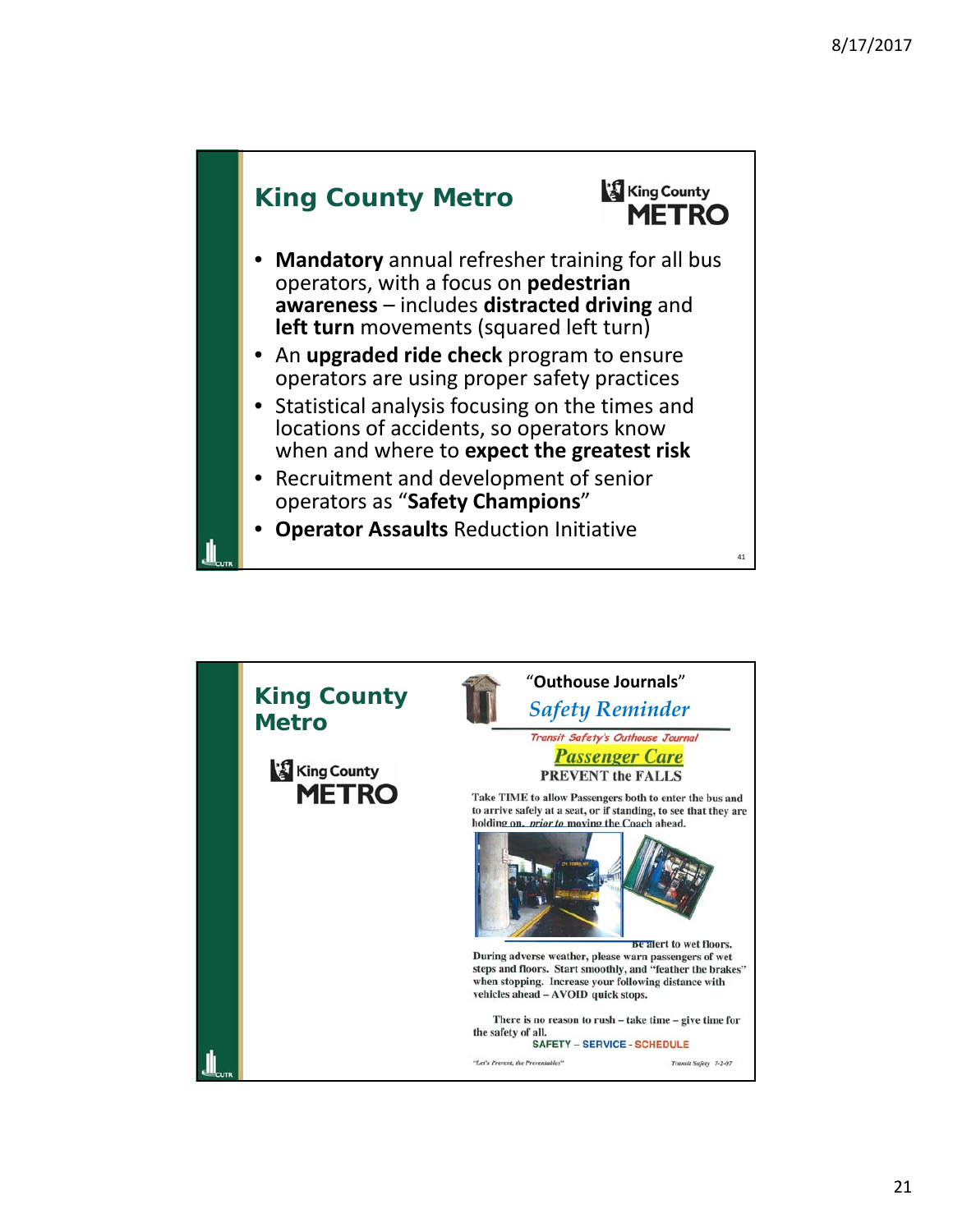

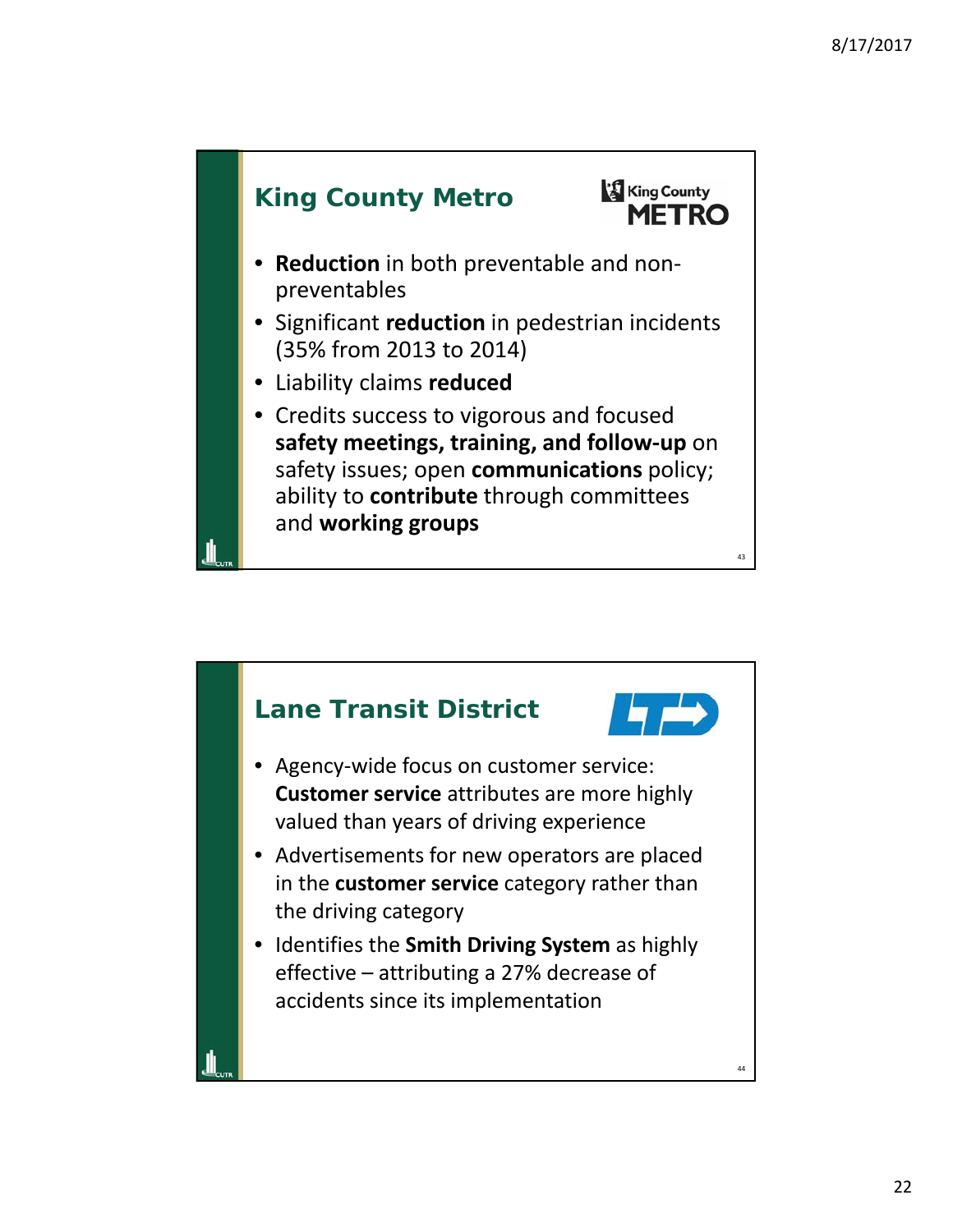



- Monthly **review** of **all accidents**, preventable and non‐preventable, that occurred during the previous month with incident photos and videos initiate discussion among operators and give them "what went right" and "what went wrong" perspectives
- **Visualizing the impacts** major collisions and hard braking incidents have on LTD passengers, has made a very strong impression on their bus operators

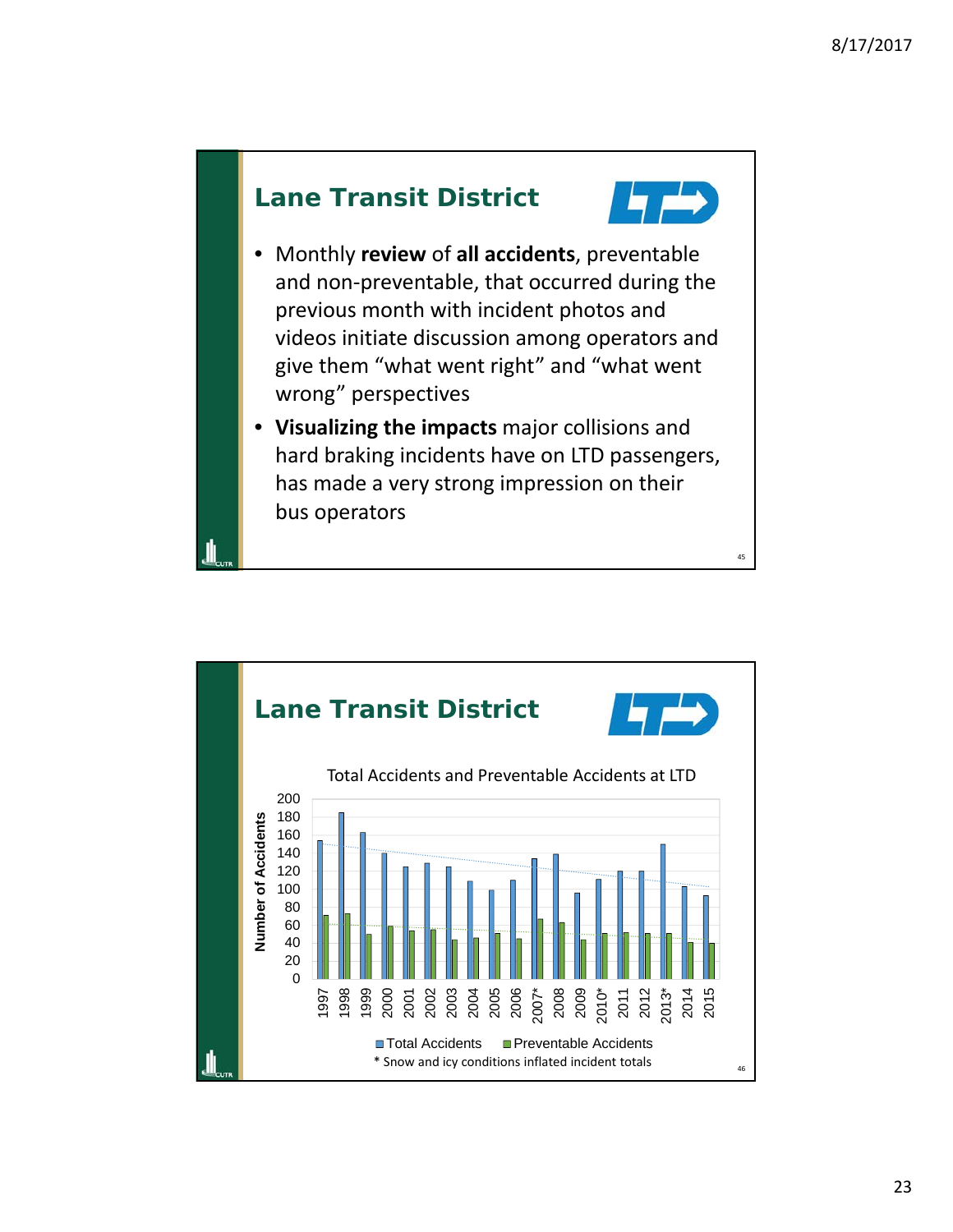

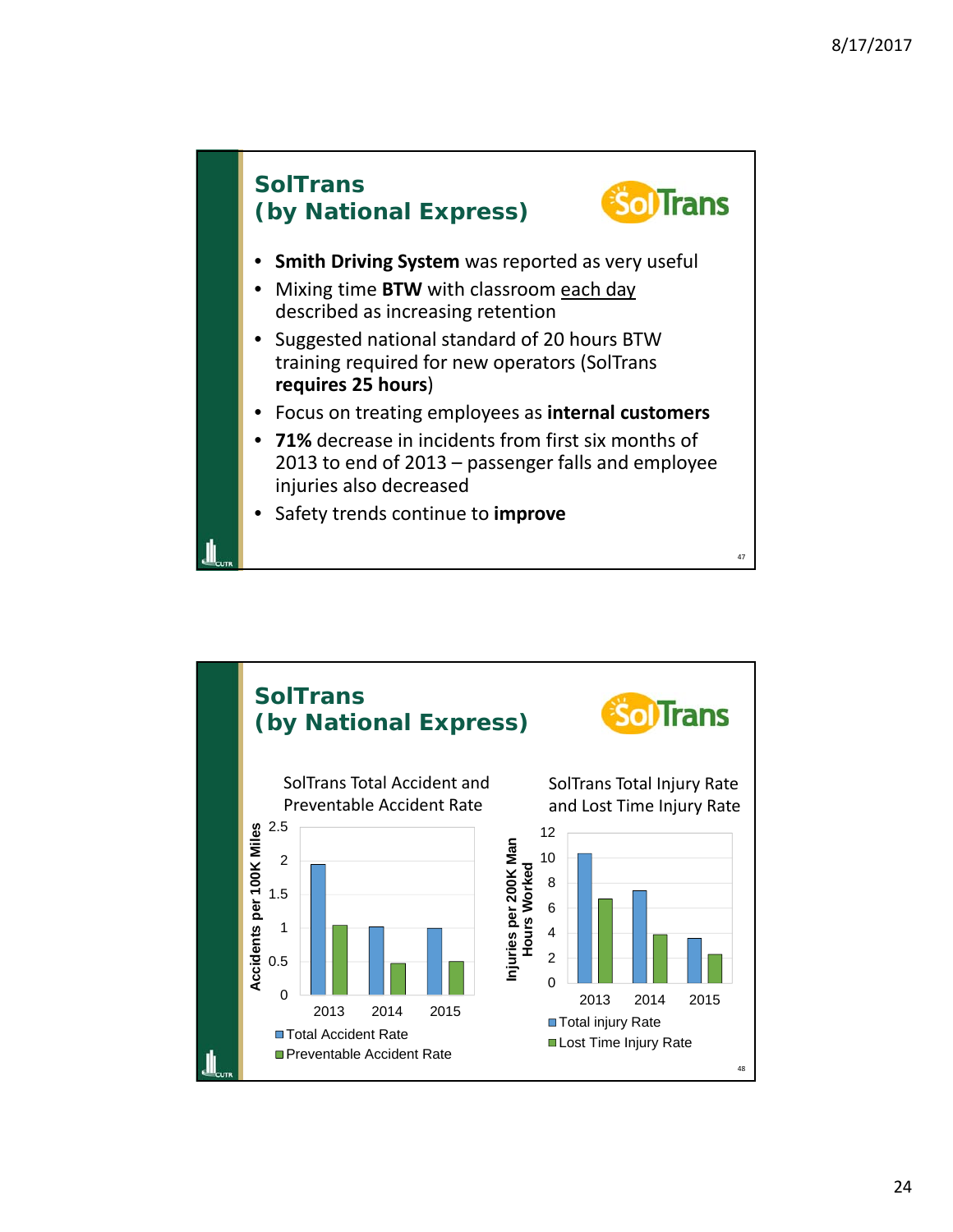

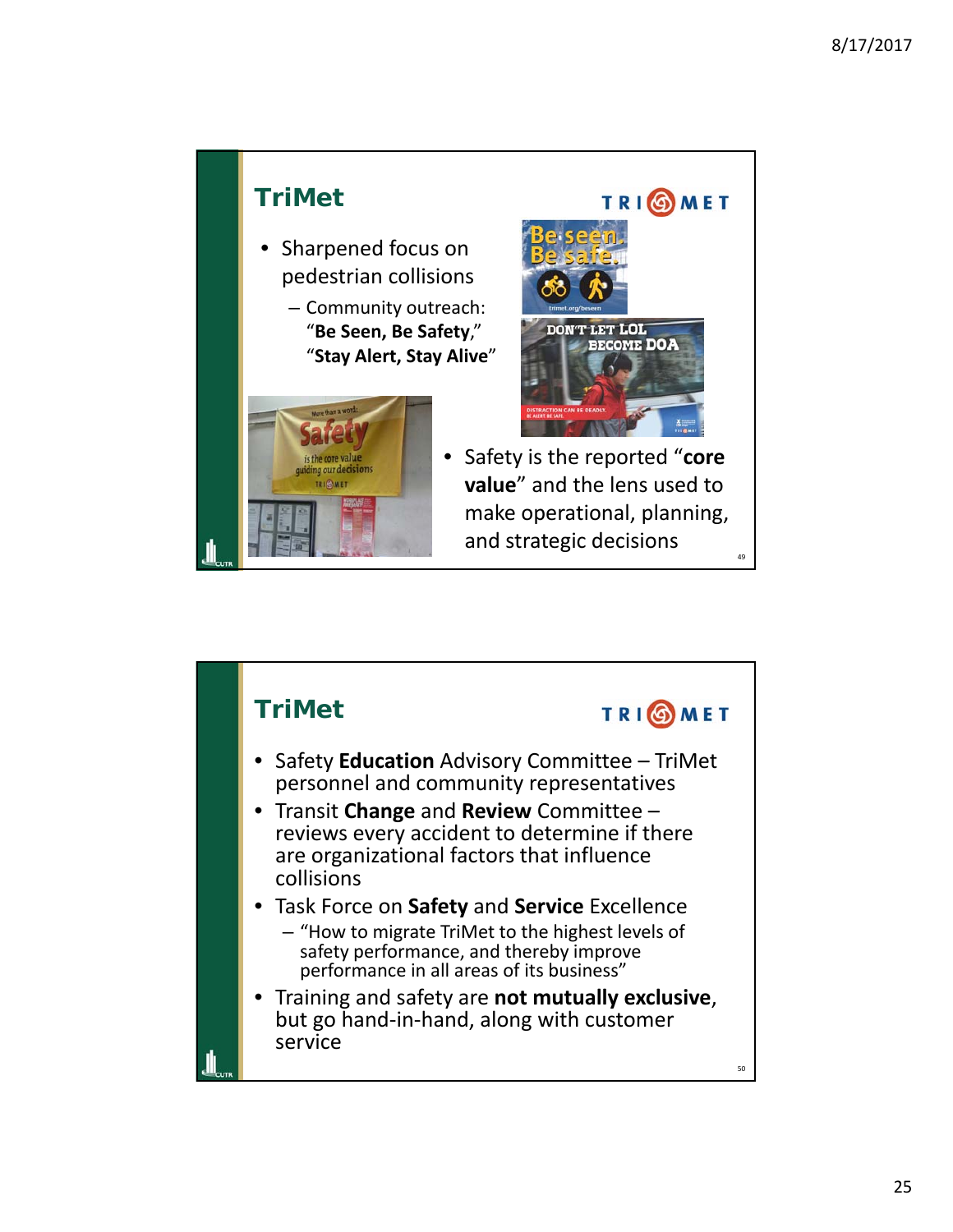

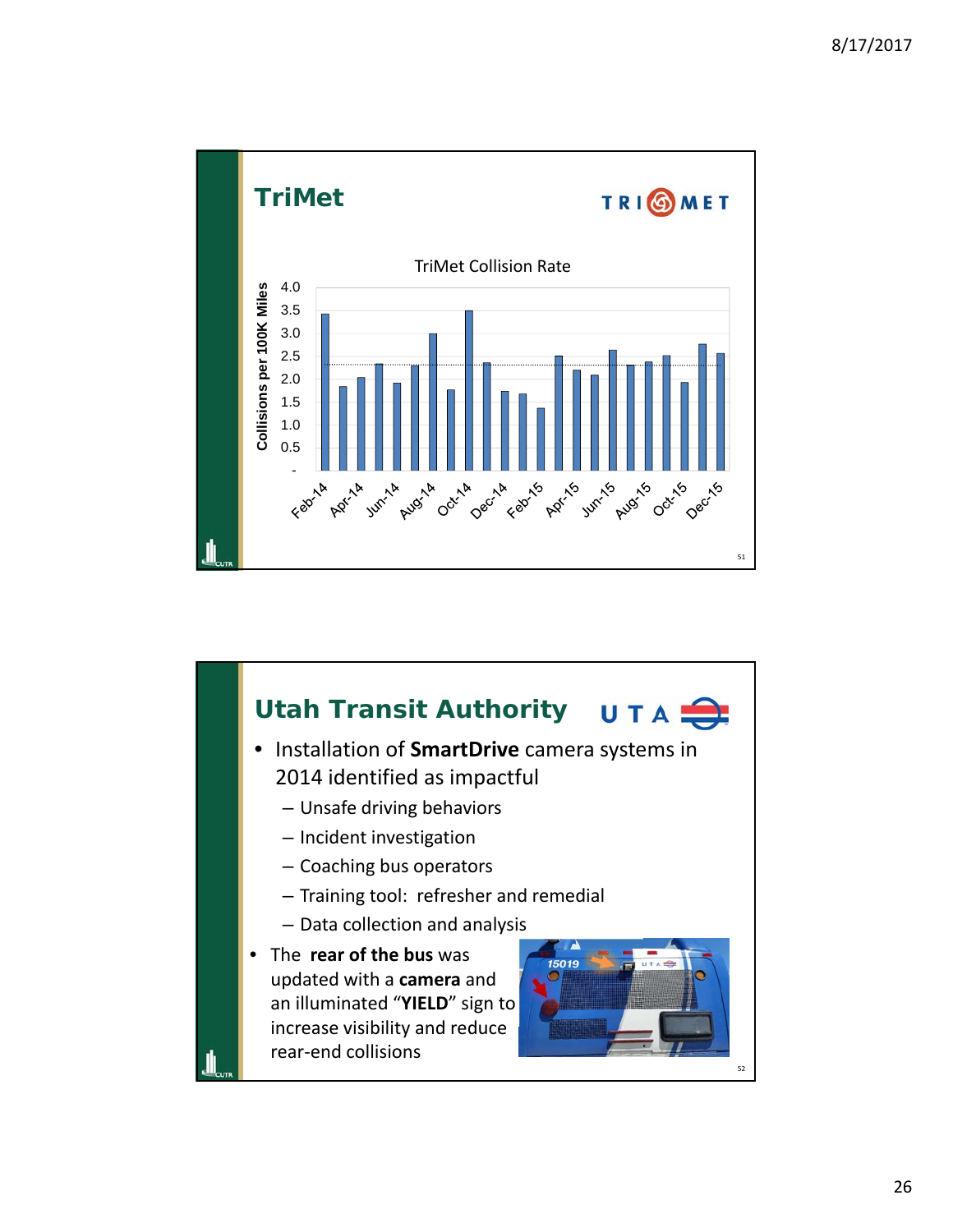

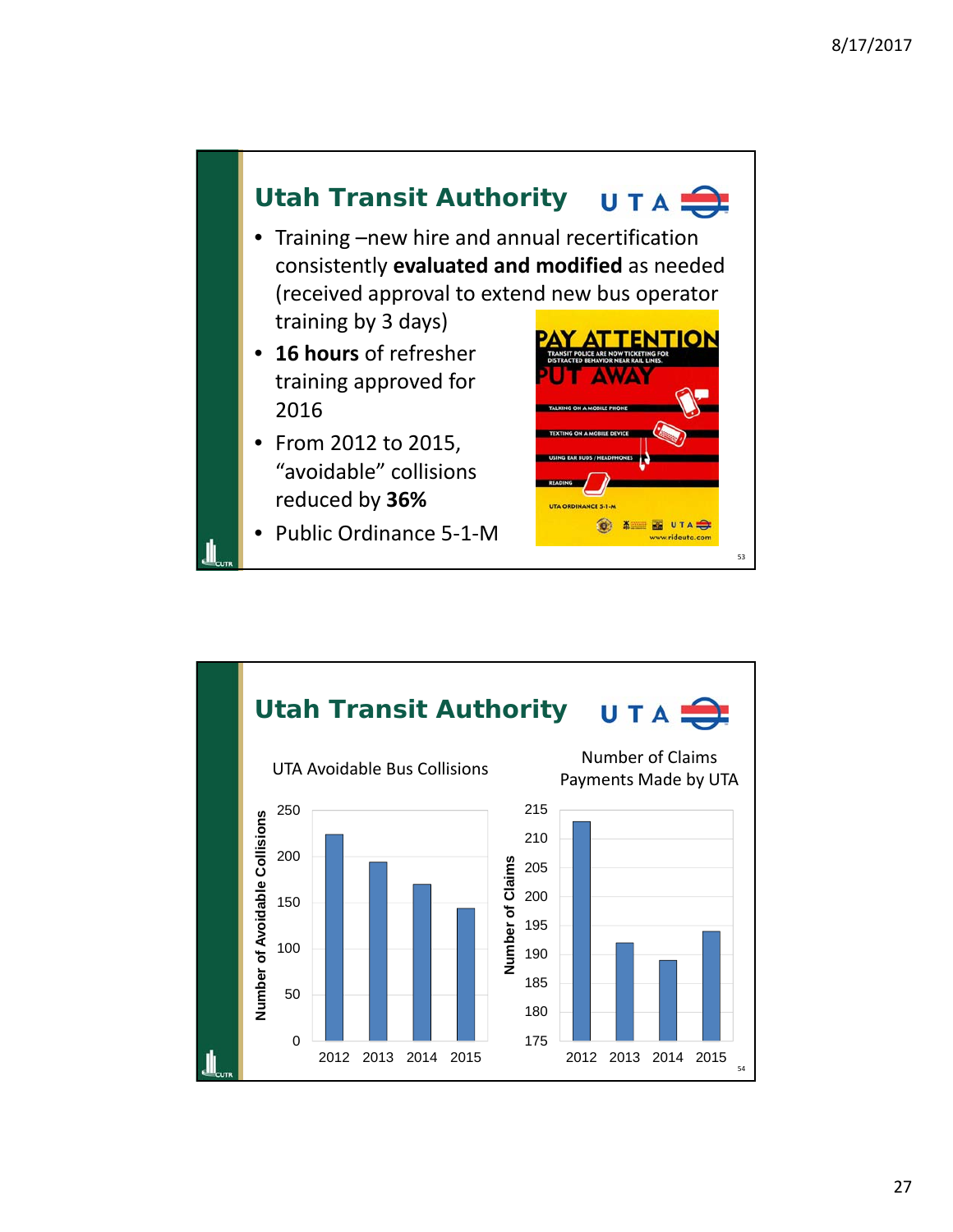

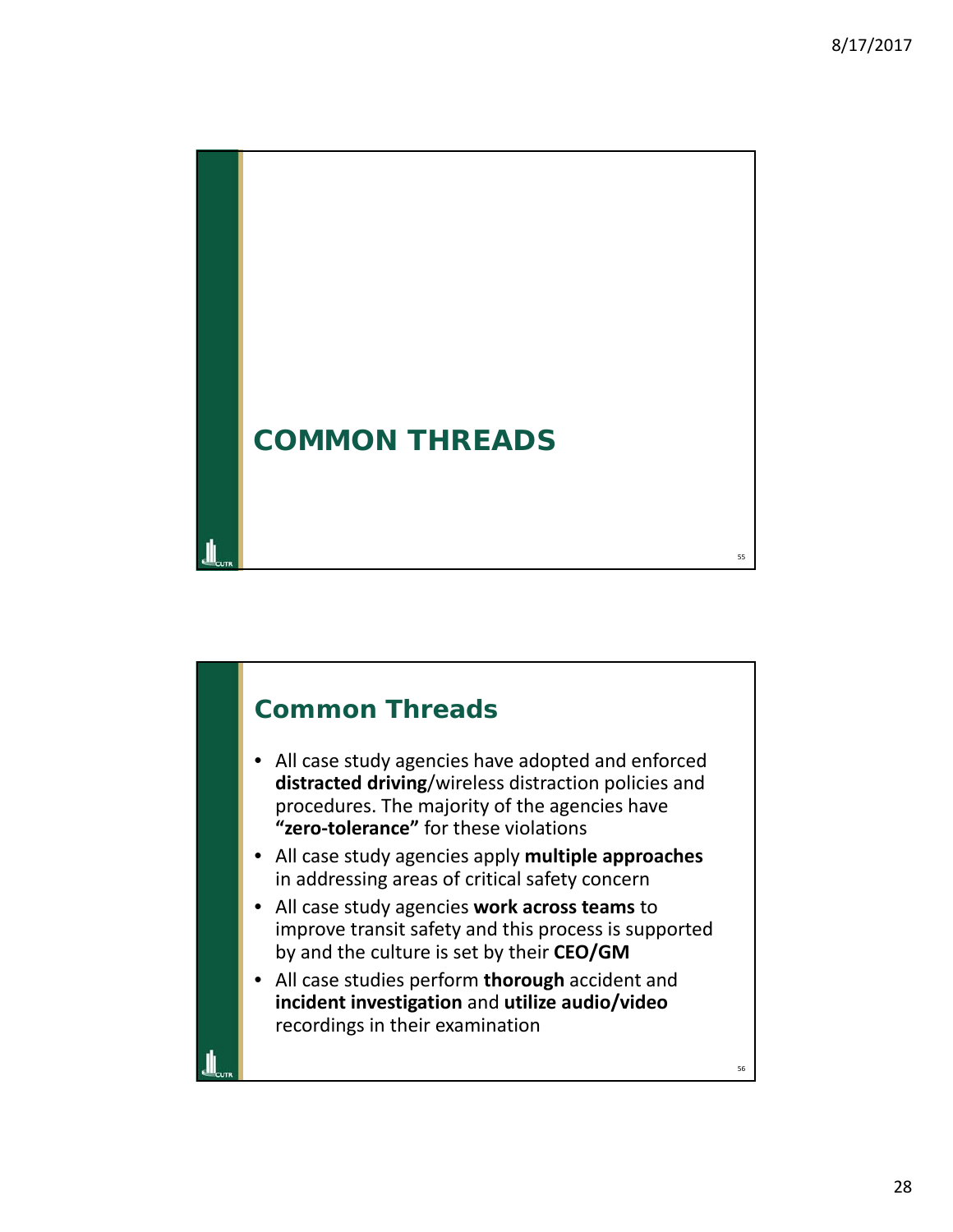58

#### **Common Threads**

- All agencies have a structured process for **data collection, analysis, and review**
- All case study agencies provide **regular, comprehensive refresher training** for their bus operators
	- Most agencies provide this refresher training on an **annual** basis and many deliver training content during **monthly or quarterly** bus operator safety meetings
	- The use of actual **on‐board video and audio recordings in refresher and remedial training**, and in counseling sessions with specific bus operators, was stated as valuable by all case study agencies

#### **Common Threads**

- Each agency recognizes the **value of their employees** to their organizations
- Each provides bus operators **opportunities for input and engagement** with transit agencies leadership
- Four case study locations that use **telemetric operator monitoring systems** discussed the value of these systems for modifying driver behavior and improving system safety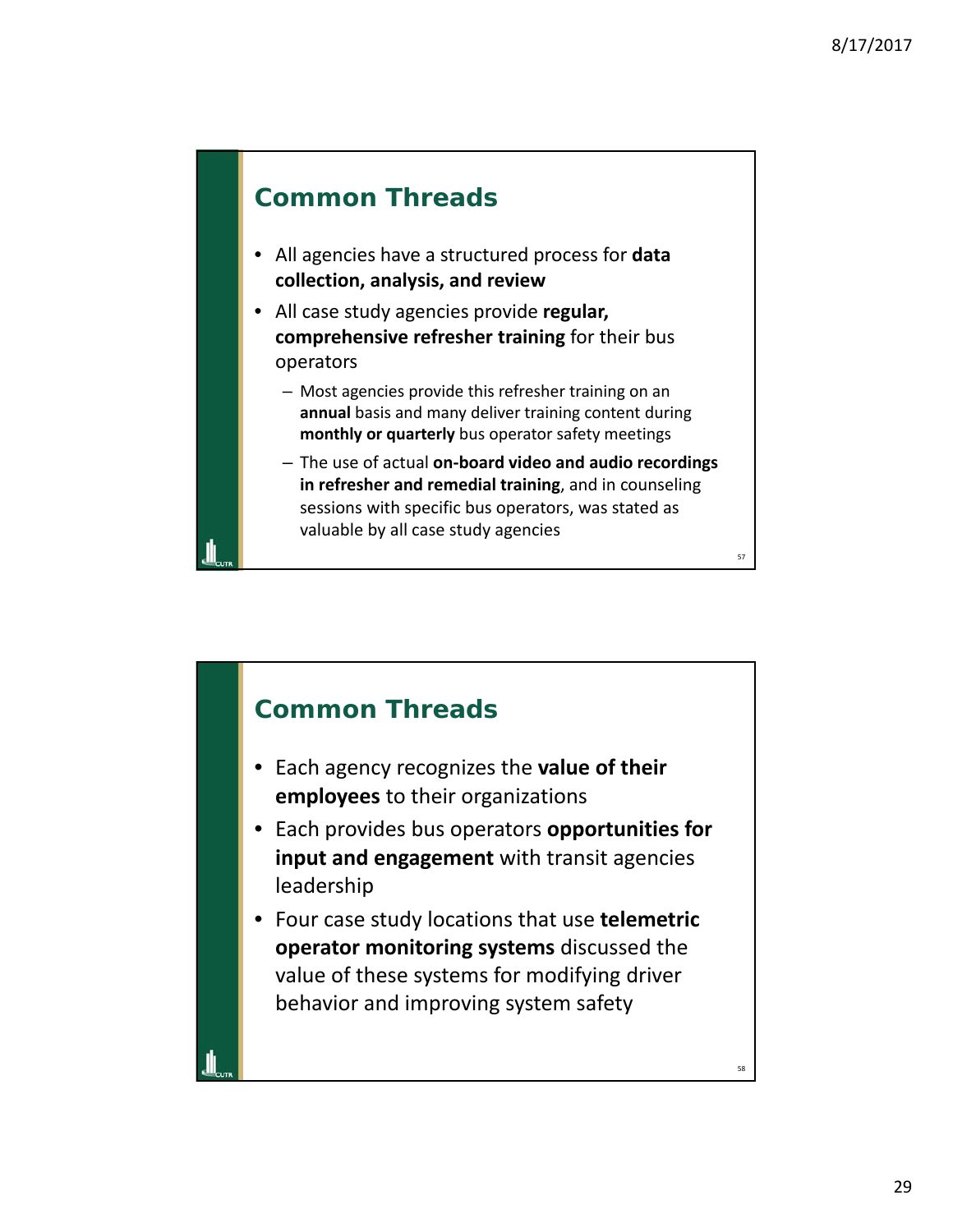

# 60 **Lessons Learned** • Successful programs – multipronged or **multifaceted coordinated** efforts to address transit safety • The importance of **recurring refresher training** could not be overstated by the case study agencies. Each agency has found success in their safety improvement programs, of which training was reported as a **central element** • When used **in conjunction with a safety management plan – incentive programs can be successful** in improving the safety of the system, morale, and employee‐employer relationships by increasing the focus on positive behavior